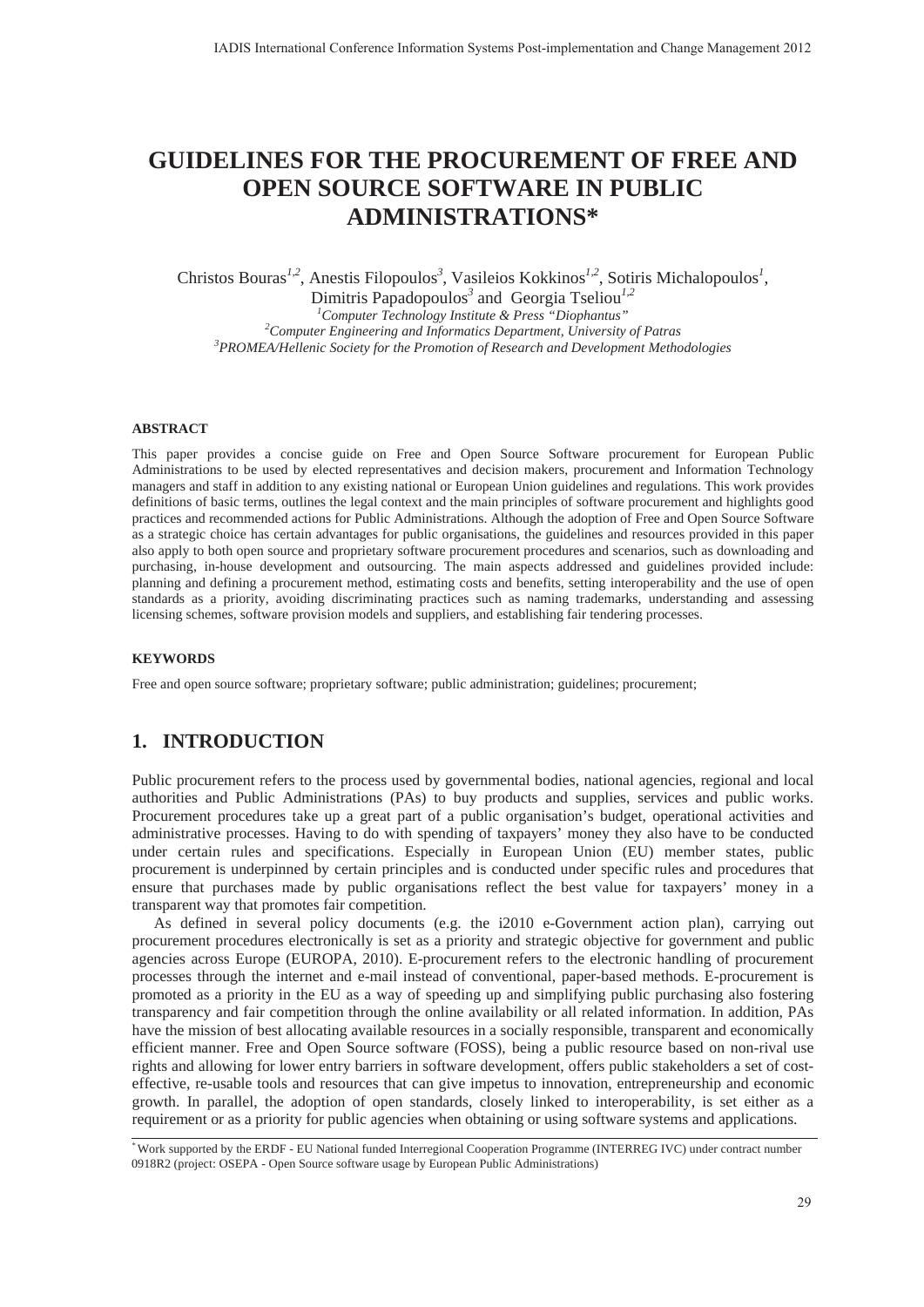This paper provides a basic guide on acquiring FOSS systems, applications and related services for PAs. Although highlighting open source as a strategic choice in the public sector, guidelines also broadly refer to good practices in the public procurement of software. It is worth mentioning that this work comes to complement previous guidelines and to provide an additional resource on acquiring FOSS that is particularly relevant to PA staff and representatives. Therefore, the guidelines do not intend to replace any existing regulations, legal documents or previous guidelines (such as (IDABC, 2010)) on software acquisition or public procurement in general. They are rather intended to be used as a reference guide or a starting point in planning software procurement by PA senior managers and decision makers, procurement officers in PAs, Information Technology (IT) managers in the public sector, procurement and IT staff in PAs and anyone having an interest in public procurement or / and FOSS.

The rest of this paper is structured as follows: Section 2 examines current EU procurement legislation and regulations. Section 3 investigates the main software procurement practices and scenarios in order to set a basis for decision making in software acquisition and outlines the most common product exclusion or software discriminating practices that affect competition fairness and hinder the process of selecting the best possible options. In Section 4 the guidelines and recommendations for FOSS procurement in PAs are presented and the main issues to be considered in acquiring software and related services are outlined. Finally, in Sections 5 conclusions and some proposals for future work are drawn up.

## **2. EU PROCUREMENT LEGISLATION AND REGULATIONS**

The legal framework for public procurement in EU has been set on the basis of transparency, nondiscrimination and fair competition. The main legal documents that reflect these principles regarding public procurement are Directive 2004/17/EC (Directive 2004/17/EC, 2004) and Directive 2004/18/EC (Directive 2004/18/EC, 2004).

While there are no EU-wide policy documents specifically referring to software procurement, these directives cover various procurement issues, some of which refer to IT. Directive 2004/18/EC in particular, addresses software procurement issues in the public sector (e.g. technical specifications, trademarks and patents). In article 2(a) it defines "*public contracts*" as: "*contracts for pecuniary interest concluded in writing between one or more economic operators and one or more contracting authorities and having as their object the execution of works, the supply of products or the provision of services within the meaning of this Directive*". Article 23(8) of the Directive states that technical specifications that refer to goods of specific source and origin or trademarks and patents that tend to favour or exclude certain products are prohibited. According to the Directive any reference to trademarks is only permitted in exceptional cases where a full and precise description of standards or functional requirements for the desired products is not possible. Even in these cases, however, reference should be accompanied by the words "*or equivalent*".

In addition, certain directives on remedies (e.g. Directive 2007/66/EC of the European Parliament and of the Council of 11 December 2007 (Directive 2007/66/EC, 2007)) have been issued in order to improve and facilitate national reviewing procedures regarding contract awarding.

All PAs in the EU Member States are expected to comply with the rules of the Directive in ensuring open and transparent procurement procedures and fair competition between product suppliers. As shown in the "The comparative survey on the national public procurement systems across the PPN" (European Union Policies, 2010), most of the countries surveyed have transposed EU Directives 2004/18/EC and 2004/17/EC into national law by means of a unique legislative act and in most cases, together with the Remedies Directive 2007/66/EC. Netherlands will include all Directives in a new Public Procurement Law, currently under formation. New accession countries (e.g. Estonia, Poland, Hungary, Bulgaria, Latvia, Lithuania, Czech Republic, and Romania) have transposed the Directives by adopting a "Public Procurement Law". In most countries the same rules apply for procurements both above and below the threshold. In some cases (e.g. UK) general principles apply on a transparency, non-discrimination basis.

In most cases, contracting authorities are in charge of procurement procedures both at a central (or federal) and local / regional level. Public procurement policies are usually coordinated by government bodies that have been specifically assigned with this task (e.g. Public Procurement office in Poland). Both internal and external audit offices are responsible for supervising procurement procedures in terms of legality, accounting regulations and economic efficiency.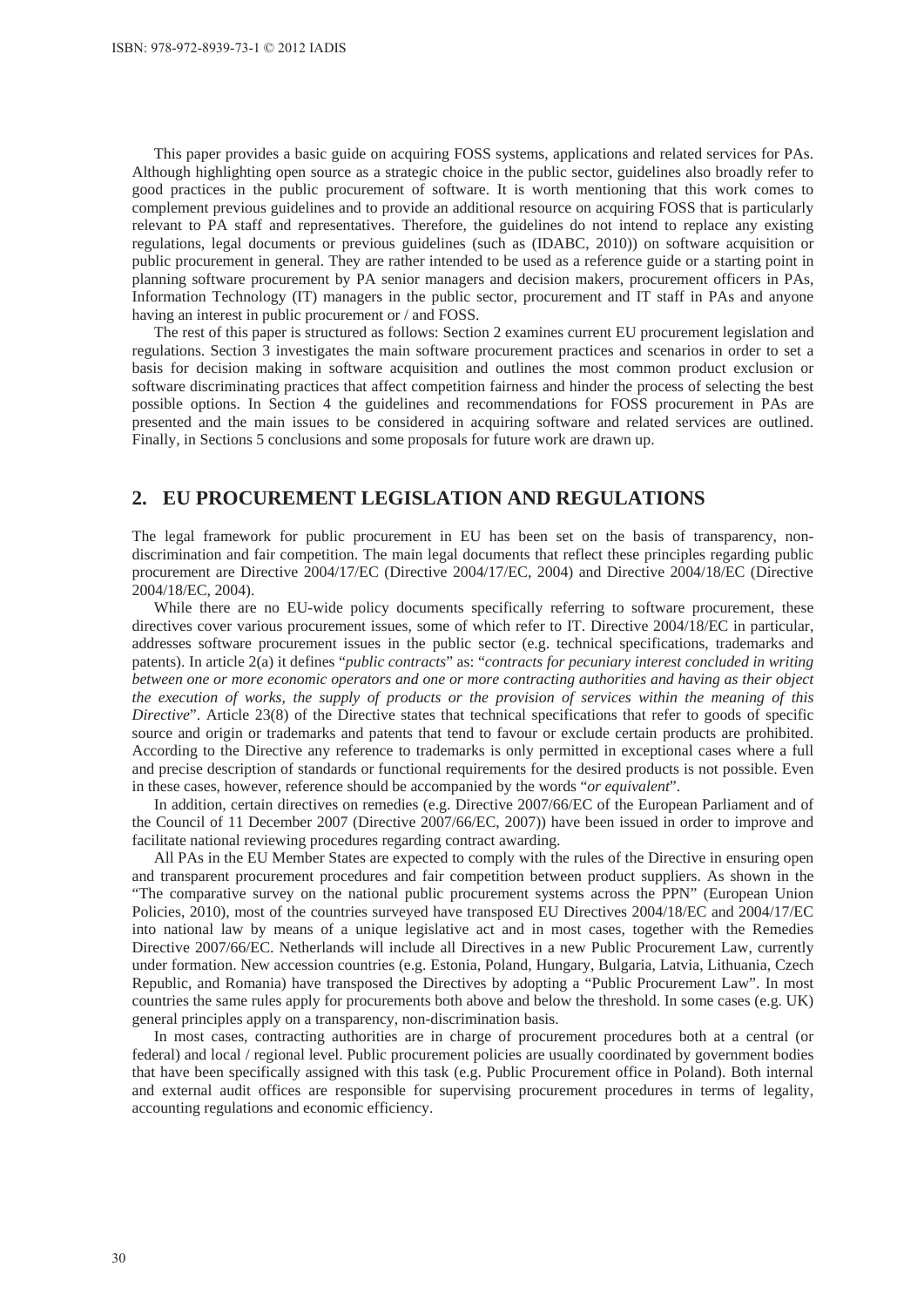# **3. PRACTICES AND SCENARIOS**

This section examines the main software procurement practices and scenarios in order to set a basis for decision making in software acquisition by PAs. It also outlines the most common product exclusion or software discriminating practices that affect competition fairness and hinder the process of selecting the best possible options.

# **3.1 Acquiring Software: Downloading and Purchasing**

There are two basic methods in which public organisations can acquire software: downloading for free and purchasing. In the first option the software is downloaded free of charge from a certain website or online repository. In the second option a tendering procedure is required in order to obtain the software. Downloading software for free may seem as an obvious or easier solution but excluding *a priori* a software acquisition method should not be considered a good practice. Each of these two scenarios has its own advantages and disadvantages and should be thoroughly considered on its own merit. Setting a tendering procedure certainly has certain rules and requirements that should be met by a public organisation and it also can prove to be a long lasting or burdensome administrative process. Downloading free software, on the other hand, although being a simpler or more direct way to obtain software, requires a different set of planning and preparation activities that could be more demanding in terms of available in-house resources. Specifications and selection criteria should also be set for free software. Moreover, while the software itself may be downloaded for free, additional IT services that are linked to that software (e.g. technical support, troubleshooting, updating and maintenance) are often provided by vendors and therefore they should be tendered separately.

# **3.2 In-house / External Development and Support for FOSS Solutions**

Open source systems and applications largely rely on communities of developers, volunteers and end-users that provide support and feedback, updates and fixes. There are also several vendors that provide full technical support for the most widely-used or enterprise-oriented open source systems and applications. Relying on in-house support for obtained free software or tendering technical support services is an important decision to be made by a public organisation that should be based on a clear assessment of the available inhouse resources and capacities against the offerings of vendors. Using internal resources to maintain FOSS solutions offers both flexibility and availability but may be limited on a first-level support depending on the skills and capacities of the organisation's staff. Getting support from an external provider (whether single sourcing or multi-sourcing) could provide more support level options and simplify the issue of accountability. Public organisations often develop custom-built in-house software systems and applications to meet their advanced needs in specialised implementation areas. As shown in the "Study on the Economic impact of open source software on innovation and the competitiveness of the Information and Communication Technologies (ICT) sector in the EU" (European Commission, 2006), internal software development in the public sector covers a significant percentage (almost 30%). Several public agencies have also moved one step further in releasing their own, internally developed applications as FOSS. With prepackaged, "off-the-shelf" software, representing no more than 20%, it is obvious that software service provision and customisation is a priority for public organisations and therefore it should be carefully considered and integrated in any software procurement plan.

# **3.3 Software Discrimination Practices**

Although EU directives and national policies advise otherwise, cases of software discrimination in tenders are not unusual among public stakeholders. Although claiming to maintain open procurement procedures, it seems that public agencies still tend to favour, to a large extent, proprietary software products and big suppliers over FOSS and small to medium suppliers. The "OFE Procurement Monitoring Report: Discrimination in Public Procurement Procedures for Computer Software in the EU Member States" (OFE, 2008) showed that there has not been significant progress on non-discrimination in public procurement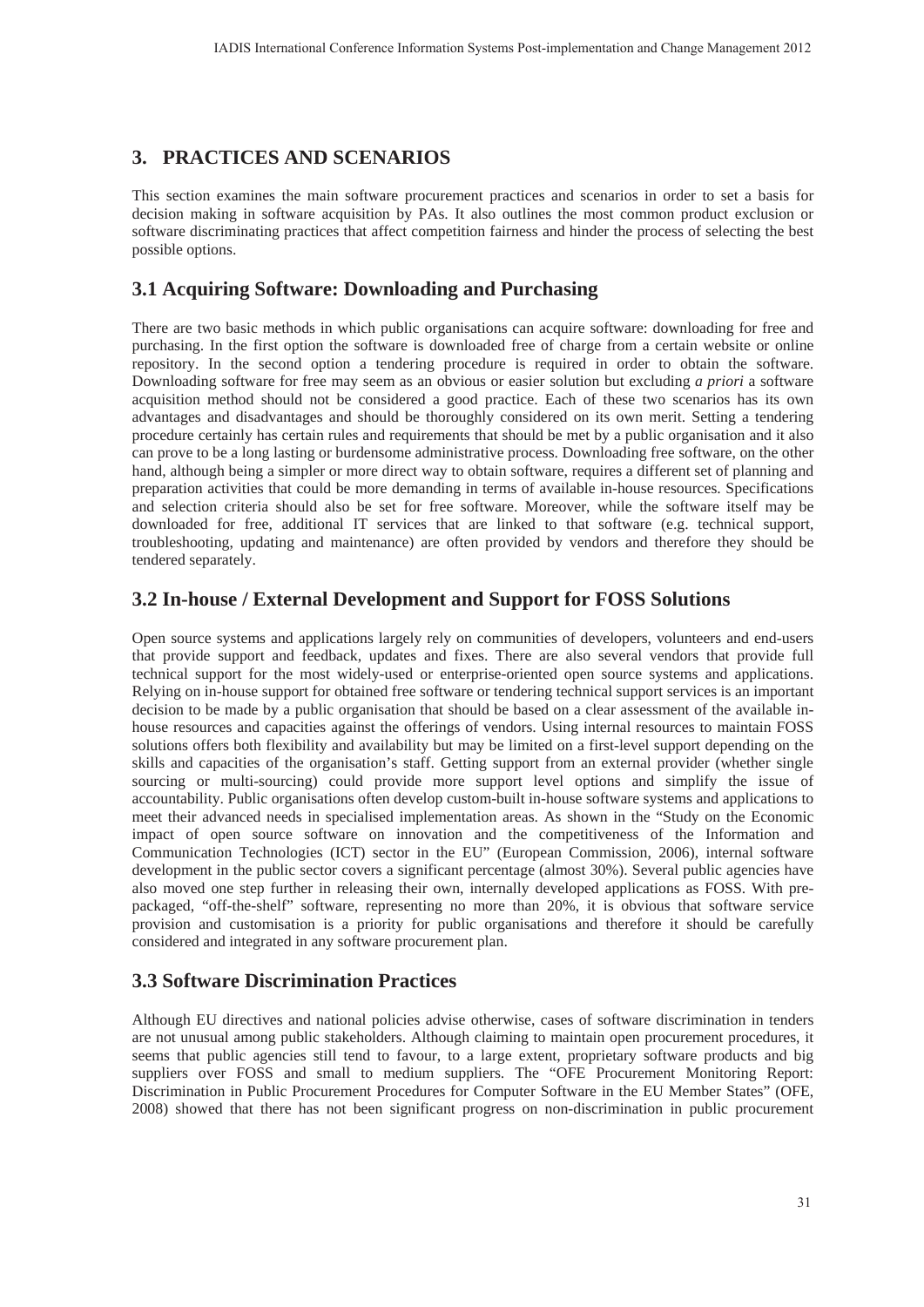processes in the last few years. Product exclusion and software discrimination practices are not simply noncompliant with national and EU legislation but also constitute bad policy decisions in terms of competition fairness, software sustainability and the value-for-money factor. The most common excluding or discriminating factors that should be avoided are naming of specific software trademarks, product suites and families, or companies in Calls for tender without providing a strong justification or equivalent options; and requiring compatibility with currently in-use proprietary software systems and applications or closed, proprietary standards. Equally important factors that should be avoided are the requirement of specific software application functionalities that are met exclusively by proprietary suites and systems without strong justification and the description of certain supplier profiles typically in favour of large-scale proprietary software companies thus excluding, with no sound justification, small and medium enterprises.

It seems that naming proprietary trademarks is still largely a common practice among EU member states while there is also a broader tendency to favour "big players" and mainstream, proprietary software product families. This is partly due to the fact that open source is often wrongly perceived as not as "enterpriseready" as proprietary, "paid-for" software. Large enterprises, however, integrate advanced and reliable FOSS solutions in their IT architectures for many years now and enterprise oriented FOSS systems and services are provided by several vendors in the software market. In that sense, FOSS should be treated and considered equally as a candidate by organisations, according to their needs and wants.

# **4. GUIDELINES AND RECOMMENDATIONS FOR FOSS PROCUREMENT IN PUBLIC ADMINISTRATIONS**

This section presents guidelines and recommendations for FOSS procurement in PAs and outlines the main issues to be considered. The guidelines refer to both methods of acquiring software (downloading and purchasing) and to the basic stages of procurement (Figure 1):

- Planning and preparation.
- Tendering / specifications setting.
- Selecting / contract awarding.



Figure 1. Software Procurement Stages and Scenarios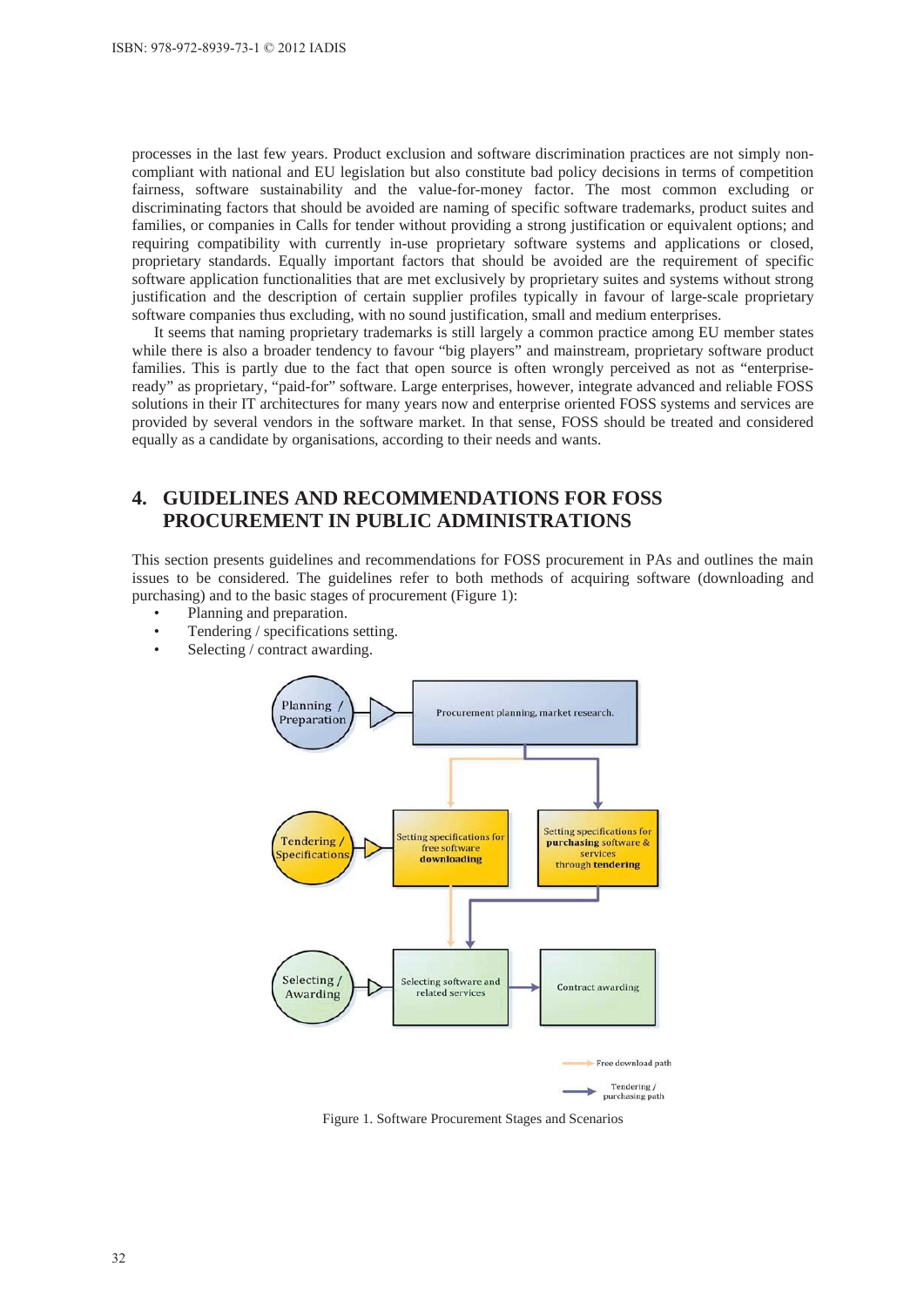# **4.1 Planning and Preparation**

### **4.1.1 Conducting Market Research**

Market research should be designed as part of any procurement plan. Researching the software market is critical in the case of downloading FOSS in order to identify reliable sources for trusted and viable products. Even in the case of purchasing software however, a good view of the market will help stakeholders assess available options and solutions (both open source and proprietary), attract multiple suppliers and set up-todate specifications to be included in the selection criteria.

### **4.1.2 Acknowledging the Differences between FOSS and Proprietary Models**

Open source and proprietary software are not the same in more than one ways and they should not be treated as such, especially in a procurement process. Treating FOSS and proprietary software as equally potential solutions is different than overlooking their inherent differences in terms of licensing, software and service provisioning models or code access features. Failing to recognise the different ways in which open source works often results to neglecting its qualities and advantages. A procurement plan should not ignore these deeper, qualitative effects and consequences of each model.

#### **4.1.3 Assessing in-House Skills and Resources**

If opting for in-house software support, development or customisation it is important to have a realistic view of the organisation's internal resources and capacities. If, for example, in-house staff could not support the integration and maintenance of FOSS systems and applications, related tasks and services should be assigned to external suppliers and third party contractors through a tendering process. Training cost should be also estimated if needed.

#### **4.1.4 Collaborating with other Stakeholders**

Public organisations have a lot to gain from collaborating with other public stakeholders in procuring open source software. FOSS has not yet reached its full potential in public procurement and therefore national agencies, non-governmental organisations (NGOs) and public organisations keep providing guidelines and information resources on open source procurement policies through dedicated stakeholder networks, groups and consortia. Involvement in such communities and networks will not just facilitate software procurement processes but will also help increase the reliability and trust on FOSS itself.

#### **4.1.5 Raising Awareness among Procurement Staff**

In order to improve the software procurement process and make sure that FOSS is considered on a fair competition basis, procurement staff needs to be trained and informed on software procurement requirements and regulations, open standards and interoperability, open source licences and FOSS features. Training staff will help public organisations to analyse and evaluate software products, conduct market research and assess best solutions based on a firm knowledge background. Moreover, trained staff will have the ability to support, maintain and customise, if needed, the adopted FOSS solutions.

# **4.2 Tendering / Setting Specifications**

#### **4.2.1 Keeping Both Open Source and Proprietary Products in the Picture**

Keeping all available options open until the decision moment is a bargaining tool that empowers the stakeholder. Considering open source alternatives, for example, can put pressure on proprietary software suppliers to provide better offers, adjusted to the organisation's needs. Even if opted for FOSS, examining the support provided by closed-source suppliers can help better shape required specifications and additional services for open source companies wishing to enter the market. On some occasions, a mixed mode of both FOSS and proprietary software and related services may be the possible choice for a specific organisation. In any case, if a PA wishes to tender open source solutions and services it should describe FOSS properties and features as weighted evaluation / awarding criteria rather than clearly stating that the software to be selected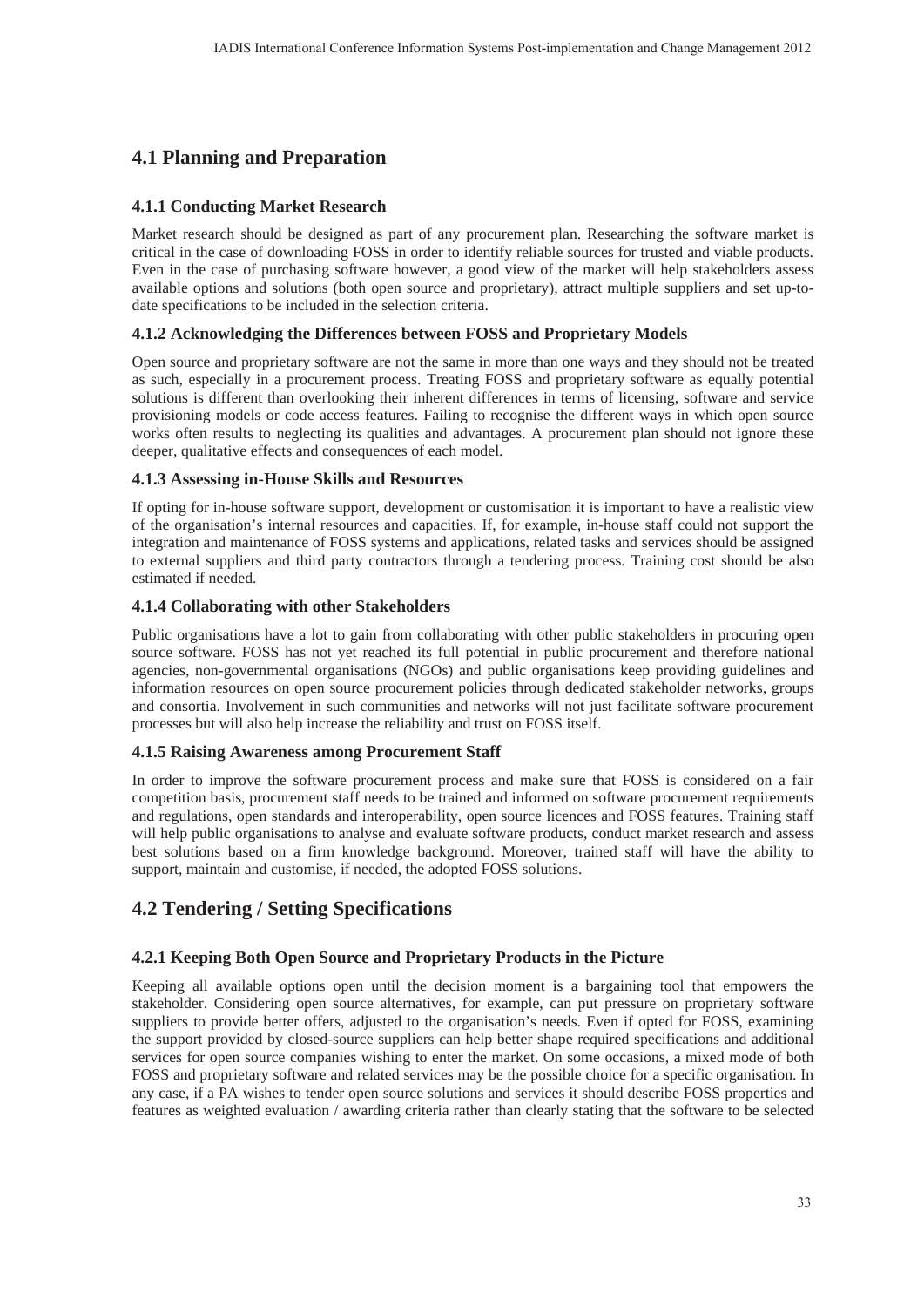should be open source. Open source properties and requirements can be included in tenders through a set of specifications such as the ownership of the supplied software (including all associated intellectual property rights with no restrictions on the purpose and type of use), the source code (which may be studied by the public orgnanisation or a third party for testing, training or other purposes), the software which may be modified (by the public organisation or a third party in order to tailor it to its own needs) and the software that can be distributed (with or without modifications by the public organisation to any party of its choice under the same terms and conditions). The last specification is particularly important for PAs wishing to transfer tools and know-how to other public organisations or departments and provide IT services to citizens at no extra cost.

#### **4.2.2 Setting Compliance with Open Standards as a Top Priority**

It is of critical importance, especially for public agencies and administrations to make sure that their public money is spent on interoperable solutions that will keep public data safe, accessible and retrievable in the long-term. The best way to achieve this is to use open standards and set open standard requirements in all procurement procedures. This is a critical factor that is often overlooked by government agencies and public organisations, resulting into problems and difficulties in data handling and exchange over time.

Equally important is the fact that not setting open standards as a priority clearly favours closed-source suppliers that do not comply with open standards requirements but rather provide their own proprietary, locked standards, on which a PA will depend its data management. This can result to both data and vendor lock-ins. Moreover, PAs are now expected, if not obliged, to handle, deliver and exchange public data in open standard file formats and not force citizens or other agencies to acquire specific proprietary software suites and applications. There is not a universally accepted definition of "open standards" and therefore public organisations wishing to include a description in a tender could consult the specifications and minimal characteristics of open standards as defined in the European Interoperability Framework (IDABC, 2004).

Open standard requirements could be included in tenders in a clear and justified way. A public organisation should specify, for example, that standards, interfaces, protocols or file formats implemented by the supplied solution must meet the open standard requirements. Some basic open standard properties that can be defined are standards that can be delivered by all suppliers and equivalent technologies, standards that are developed and documented following open, transparent procedures and standards without restrictions regarding their reuse. These specifications are necessary for public organisations in order to avoid discrimination and ensure supplier independence.

#### **4.2.3 Specifying Wants and Needs, Not Trademarks**

Naming specific software products and trademarks that are linked to a single vendor or a limited number of suppliers is a bad practice that is also against national and EU regulations. Standards and specifications, however, should be defined in the form of technical requirements, desired functionalities or additional services. In software download specifications, the needs and wants of the public stakeholder should be reflected and outlined. In case naming a trademark is unavoidable the phrase "or equivalent" should follow in order to prevent discrimination. Not providing an option for alternatives or "equivalents" mostly excludes open source solutions. Instead of stating that "the supplied solution must implement X technology or application suite" a public organisation could specify that "the supplied solution must implement X or equivalent technologies", or that "it must have the following properties" or that "it must comply with the following criteria".

#### **4.2.4 Making Sure That Systems and Applications Can Be Re-Used Within Departments and Organisations**

Maintaining the right to re-use software systems and applications within different departments of a public organisation or even throughout the entire public services hierarchy is one of the most important decisionmaking factors for software selection in the public sector. It should be therefore included as a requirement in the software's selection criteria. Several public agencies opt for a large-scale, multiple installation licence agreement with large proprietary suppliers. This practice, however, still restricts re-use rights up to an extent while also raising the risk of vendor lock-in for a number of public services and organisations. On the other hand, FOSS grants to end-users the rights for unlimited re-use, copying and distribution thus offering an empowering advantage, particularly for public organisations.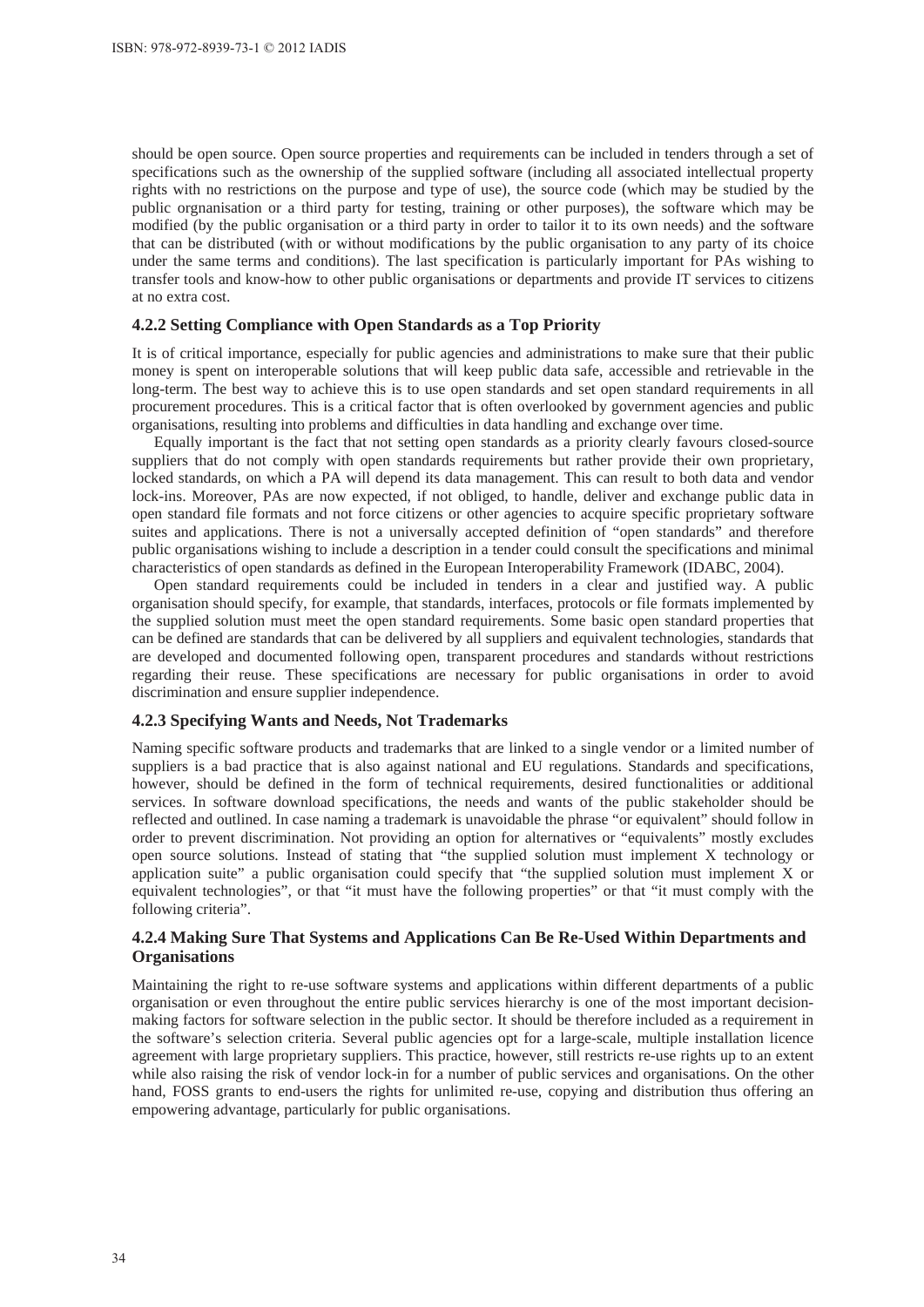#### **4.2.5 Updating Selection Criteria**

All the selection criteria should reflect as best as possible the needs and wants of the organisation and set upto-date specifications according to the current state of the software market. A market research and preparation stage should precede in order to deliver effective. Recycling previous selection criteria and related resources should not be considered a good practice that would help an organisation reach the best possible decision.

# **4.3 Selecting / Contract Awarding**

#### **4.3.1 Assessing Open Source Software Maturity**

Most major FOSS projects rely on the communities developing, documenting and supporting them. Each open source product goes through a life-cycle of early, unstable versions, to full, documented, frequently updated or even enterprise-ready releases. It is therefore critical for any public stakeholder interested in acquiring FOSS to assess the level of maturity and provided support. There is a wide range of FOSS quality assessment tools or maturity models that can be used as standardised ways of evaluating the sustainability of FOSS products such as: the Capgemini Open Source Maturity Model (OSMM), the OSMM by Navica, the Qualification and Selection of Open Source software (QSOS) method and the QualiPSo Open Source Maturity Model (OMM).

Available support and documentation for a specific FOSS application (e.g. supported versions and releases, manuals and installation guides, supported languages, technical specifications) is a decisive factor when it comes to assessing a FOSS product as a viable solution within an organisation. Insufficient support may result in a search for other options or in tendering of additional support services, apart from the software itself. In any case, in order to get the most of the available consulting and support resources on open source projects, a public organisation needs to invest on constant interaction with the open source community.

#### **4.3.2 Reviewing Licences and Conditions of Use**

A good practice that should be integrated in the selection process, particularly regarding FOSS, is licence auditing. Reading, reviewing and understanding licensing schemes and conditions of use should be treated as equally important as the acquisition of software itself. Major, most widely open source licences (such as the GNU General Public Licence (GPL), the GNU Lesser General Public Licence (LGPL), the Berkeley Software Distribution (BSD) and the European Union Public Licence (EUPL)) clearly define terms on the use, integration, modification and redistribution of the software code.

In most of these licences the software is provided "as is", excluding supplier liability for faults or shortcomings and therefore public agencies should examine different guarantee factors (e.g. community involvement and support, product popularity, release stability) if not wishing to move towards third party suppliers through tendering and contracting. Provided warranties and indemnities should be also considered in terms of risk assessment in selecting the best possible solutions.

#### **4.3.3 Considering Added Value Factors**

When selecting a software solution it is important to make a full estimation of all direct and indirect costs on a best-value-for money basis. Such estimation, however, should also take into account added value factors that could help assess a software solution as a long-term investment. In cases, for example, where there is no significant overall cost difference between open and proprietary products, open source may be preferred on the ground of inherent features or expected benefits such as flexibility, data integrity and interoperability, customisation and supplier independence.

#### **4.3.4 Evaluating Suppliers**

Putting both open source and proprietary suppliers under scrutiny and challenging their ability to develop and support the suggested solutions should be considered a good practice in getting the best out of the software market. FOSS providers should provide evidence of reliability, maturity and ongoing support of provided products and services. Proprietary software suppliers should make clear whether open source alternatives have been also examined and provide justification in case there were not considered.